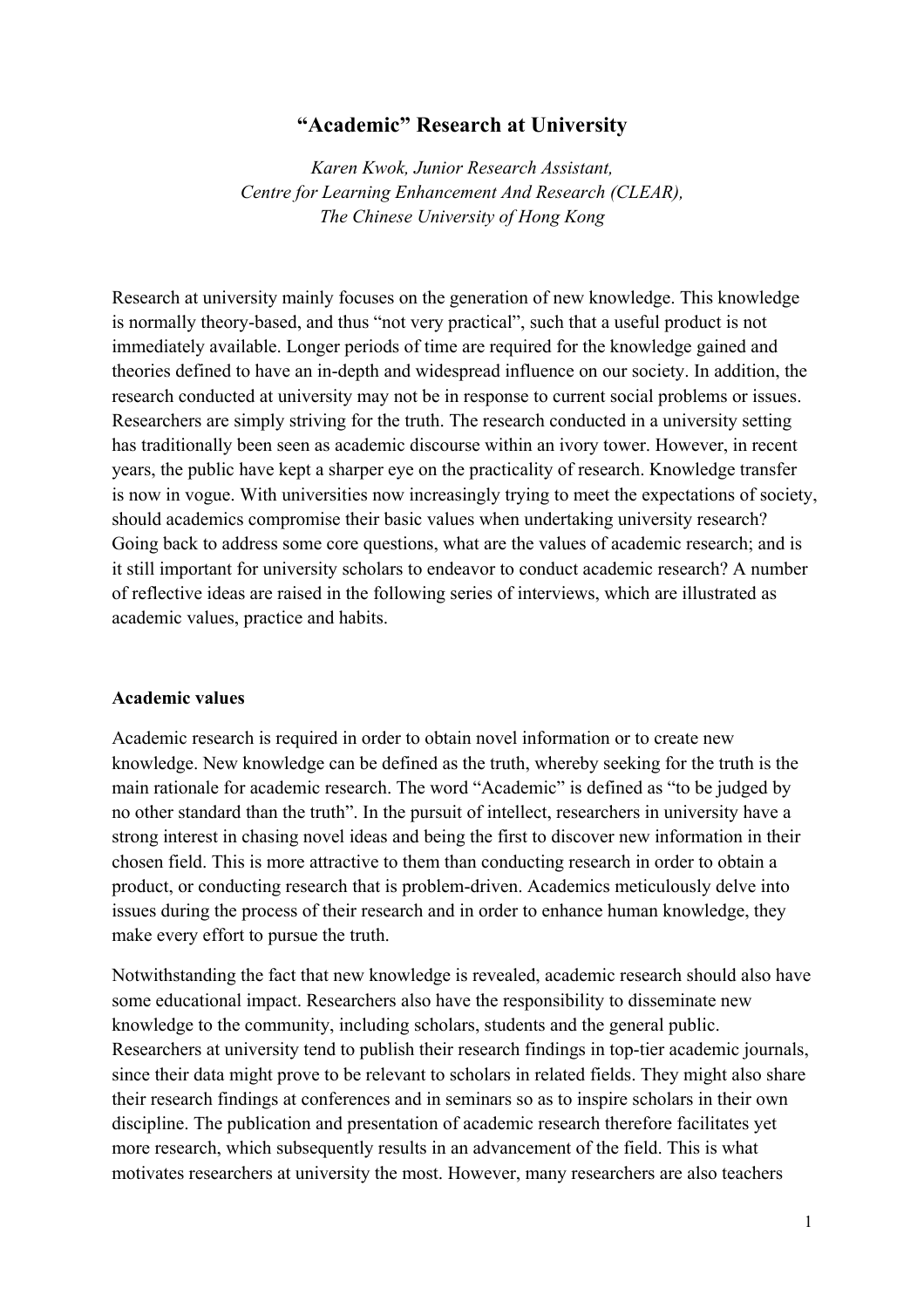when they disseminate the knowledge they have gained to students during lectures. This helps to sustain and enrich human development further. Whereas researchers who work for industry are expected to keep their discoveries private, those in academic institutions are encouraged to publicize the outcome of their research. Their research findings are made freely available to everybody. Indeed, it is important that researchers are willing to share their data among the community for further investigation.

Academics are required to show initiative in having close connections with fellow researchers both in their own field as well as in related disciplines. They "need to respond to what intellectual scholars are interested in" even though they conduct research in their own field of interest. Since these scholars are pioneers in their own area of research interest, they may also make an impact on discussions of other unrelated issues. Therefore, it is important for researchers to know about the various theoretical issues that are topical at that time. Having a closer connection with the wider academic community and not just with the local one, would undoubtedly open the local researchers' eyes. Paying close attention to discussions held within the international academic community might also ensure that their research remains on the right track. Conducting comparative studies with fellow researchers in the field might also help them to formulate general theories, which again would help to advance their field further.

In addition, researchers at university are keen to seek recognition from fellow researchers and granting agencies. Competing for famous grants is the norm in the academic research environment today, both in Hong Kong and overseas. This is a persuasive means for academics to showcase the quality of their research, demonstrating its value among both colleagues and grant reviewers. It is used as a measure of worth, especially in the Sciences. Researchers who are particularly talented should participate in famous grant competitions within their own and related fields in order to gain recognition from the academic community. "Researchers in university should take part in this competition instead of being audiences" as it is not just a matter of getting additional resources. In the field of humanities and social sciences too, having the ability to publish their work in prestigious international peerreviewed journals, is also an indicator for researchers to seek recognition from the international academic community.

## **Academic practice**

Independence is the one of the most significant features of conducting academic research. Researchers who work in industry experience a top-down system of management, whereas researchers in university are independent, with the senior administrators having no influence or say in what they do. At university, there are no stakeholders to monitor the research topics chosen or the outcome of the data collected. In addition to being able to work in an independent manner, without being under the control of a manager, academic researchers are also free from having to interact with clients. There are no 'customers' per se in academic research. The results obtained are supported by solid data and a level of objectivity and integrity is maintained within the university.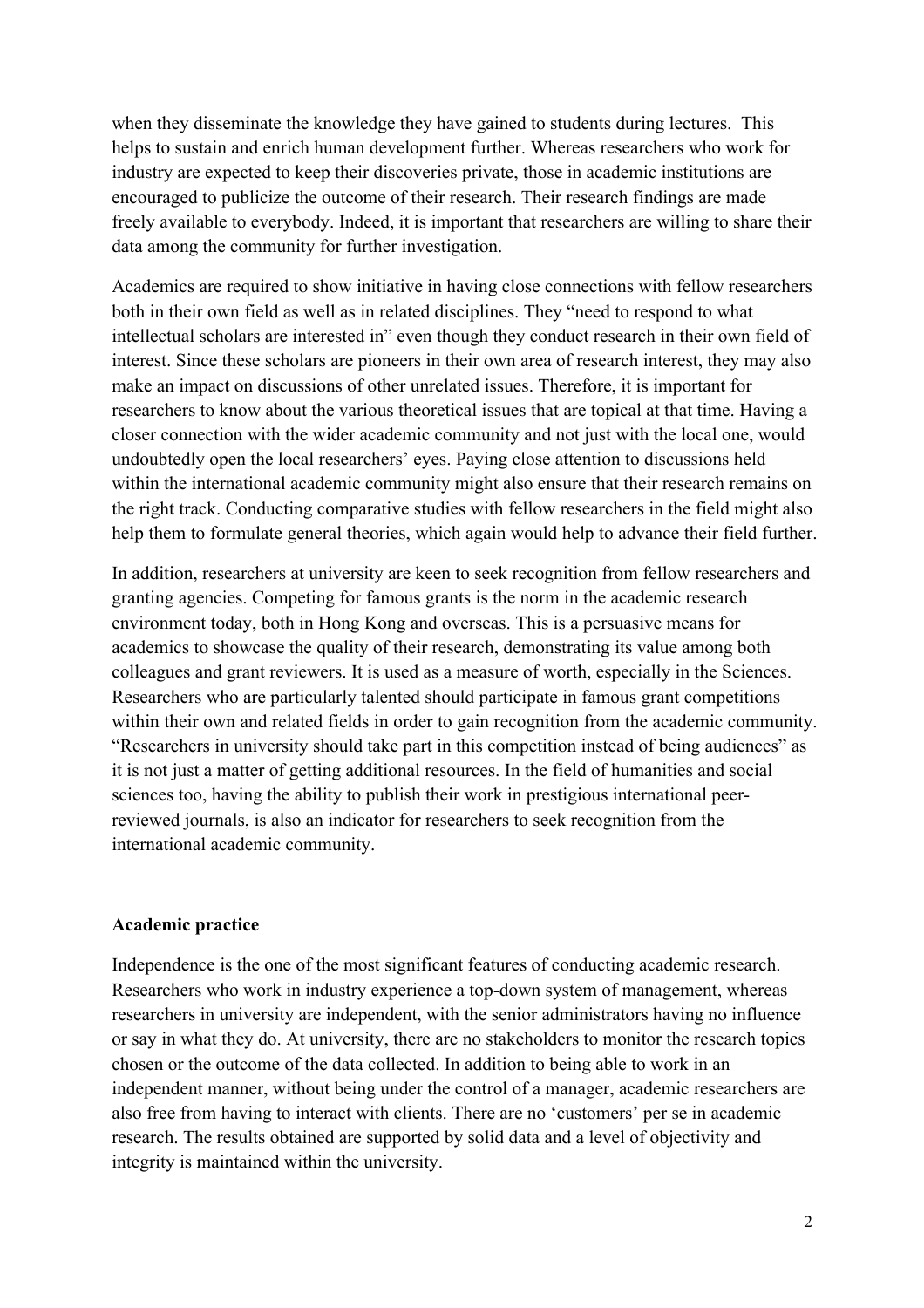The lack of external influence in university also encourages research that is driven by curiosity alone. As academic freedom acts as the cornerstone or main foundation of university policy, academics can make their own choices regarding how they will advance the knowledge in their particular field of interest, without having to consider the requirements or priorities of their supervisor or manager. They are free to study a diverse range of topics. Researchers in university "do research on whatever they want to go deeply". The range of academic research is therefore broad, in terms of both category and research boundary.

Researchers are encouraged to join in with the various academic activities that are organized, instead of isolating themselves from the crowd. It is obvious that academics should participate in seminars and conferences held in their own and related fields. The sharing of ideas and communication of knowledge between fellow researchers is clearly something that benefits everybody. Such an exchange of ideas helps academics to become aware of both the advantages and disadvantages of conducting research in a particular topic. Moreover, being able to forge stronger connections with the great intellectuals in a community is especially important for the more junior members of academia. Furthermore, ideas should not be limited to remain within a single community; instead valuable findings should be exchanged between academics worldwide. Frequent academic gatherings such as conferences, meetings and workshops help researchers to get the most up-to-date information, which may subsequently facilitate their own ongoing research activities. Broadening their horizons may also have a major impact on focusing academics to identify the research that needs to be performed. Isolation prevents researchers from attaining their goals, or from keeping up with issues that scholars in their own or related fields are currently interested in. It is without doubt understood that any hesitation from researchers may hinder potential achievements in their particular research direction.

Traditional academic norms are now being overturned with the wave of new ideas and values from our society. Some universities risk their customs and end up by compromising what the public expect, whereas others endeavor to survive with their traditional values and practices in spite of the current research environment. However, depending on their particular standpoint, a university shows a propensity to select a certain type of scholar, and this predisposition probably indicates the character of its current researchers.

## **Academic habits**

Certain habits can be found in the majority of academic researchers in a traditional research university setting. Strong creativity among researchers is significant. Since the aim of academic research is to create new knowledge, researchers at university must make an effort to be creative. Principal investigators encourage the more junior researchers, in order to give them incentive to discover new information for themselves. In addition to creativity, attitude is central to the spirit of academics. Those who can think critically and have a skeptical attitude are more likely to notice things that have never previously been discovered, or think